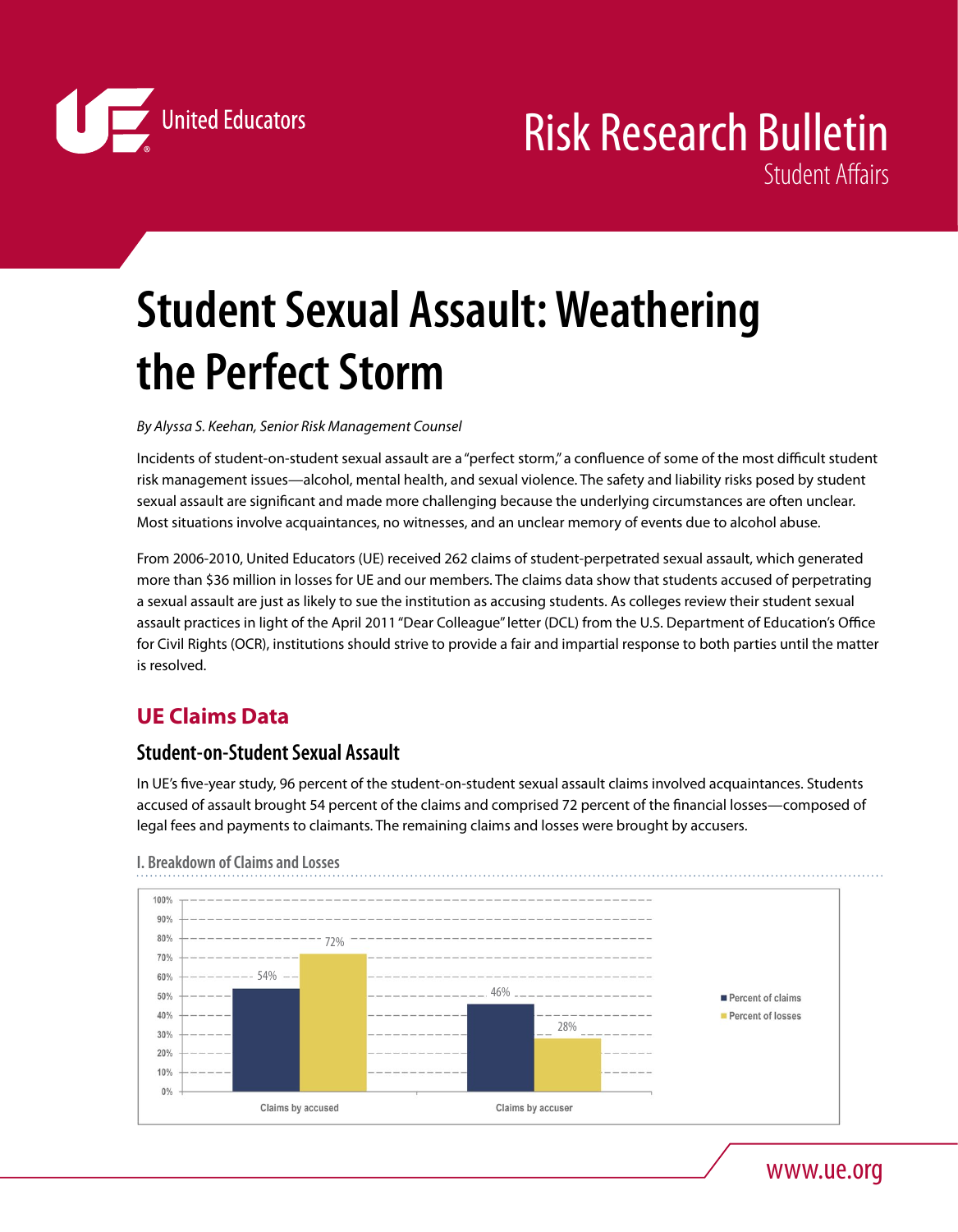## 2 | United Educators | *Risk Research Bulletin*

#### **Common Factors in the Claims**

In 92 percent of the claims with losses, the accuser was under the influence of alcohol, and more than 60 percent of accusers were so intoxicated that they had no clear memory of the assault. In addition, 63 percent of the accusers were first-year students. Prior to the assault, 33 percent of the accusers battled mental health issues such as eating disorders, <sup>1</sup> personality disorders, suicide attempts, or trauma from a previous sexual assault. Another frequent factor was varsity athletes as alleged perpetrators. Although athletes are about 10-15 percent of an institution's student population, they comprised 25 percent of the study's alleged perpetrators.



#### **II. Common Claims Factors**

#### **Liability Theories**

Three-quarters of the student sexual assault claims resulted in litigation. Claimants argued that educational institutions:

- Did not follow their policies and procedures
- Had confusing or unclear policies and procedures
- Did not respond promptly or reasonably to an assault report
- Treated the victim or the perpetrator cruelly or unfairly

These four issues translated into the following causes of action (in order of frequency): negligence, breach of contract, Title IX violations, intentional infliction of emotional distress, and fraud. Less commonly alleged causes of action included defamation, due process violations, and breach of the covenant of good faith and fair dealing.

## **Lessons From the Claims**

The following strategies focus on promoting fair and impartial behavior by colleges in responding to complaints of sexual assault, administering the disciplinary process, and communicating with others about student sexual assault.

<sup>1</sup> Although conditions such as an eating disorder may seem unrelated to sexual assault, prior mental health issues become important in determining emotional distress damages for a victim.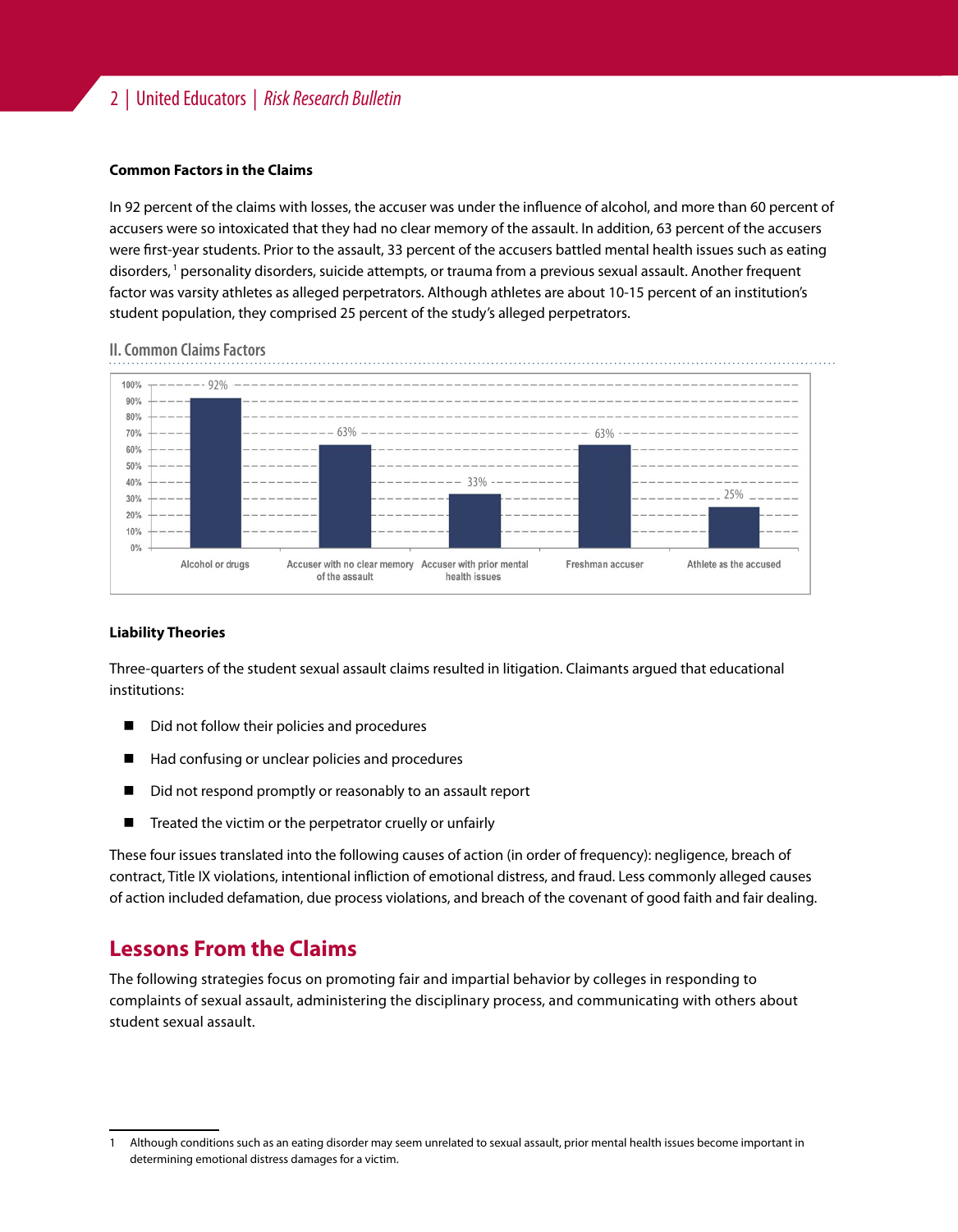## **Responding to Complaints of Student Sexual Assault**

### *Lesson 1: Promptly investigate sexual assault complaints.*

The DCL states that most investigations should be completed within 60 days of the initial report unless there are complicating factors such as multiple incidents. Principles of tort law also dictate that an institution should respond promptly when notified of a risk. In nearly half of the claims studied, the institution's investigation took longer than three months to complete, or no investigation was conducted. This delay or inaction angered both parties. Accusers thought the institution did not take their complaint seriously, and the accused thought the process was unnecessarily drawn out, causing them additional stress.

Institutions should prevent the following traps from stopping or delaying investigation:

- **Waiting for a parallel police investigation to conclude.** The DCL requires prompt investigation but allows institutions to temporarily delay investigations while law enforcement collects evidence. Institutions should begin their own investigation before the criminal investigation concludes. If police request a delay of more than 10 days, institutions should obtain a written directive from the police specifying a date when the institution may begin.
- **The victim prefers not to pursue the complaint.** Under Title IX, the obligation to protect the greater campus community from sexual assault supersedes an accuser's wishes. Therefore, an institution cannot honor an accuser's request not to investigate a complaint. An accuser who requests anonymity should be advised that he or she will be protected from retaliation and that anonymity may limit the school's ability to respond. In deciding how to proceed, institutions must weigh the complainant's anonymity request against the accused's potential danger to other students. The following sample language is based upon Haverford College's sexual assault policy and explains this important requirement well.

*"While the college will make every effort to safeguard the identities of students who seek help or report, as a requirement of Title IX the college must investigate and take action once it becomes aware of a sexual assault allegation whether or not the student chooses to pursue a complaint."*

- **The alleged student perpetrator is no longer a student.** In about 25 percent of UE's claims, the institution terminated its investigation after the alleged perpetrator withdrew from the college. In these situations, institutions should still complete the investigation and note on the student's transcript that he or she withdrew while a disciplinary action was pending. These actions are helpful if the student attempts to reenroll or apply at another institution and to bring closure for the complainant.
- **The incident occurred several months before the student submits a complaint.** Many student discipline policies impose a limited time period for reporting assaults such as six months, two years, or "as long as one of the parties is a student." These time limitations are controversial. While OCR is silent on the reporting periods, institutions should not require an unreasonably short period for reporting incidents. In the claims reviewed, the accuser often did not immediately report the incident, but waited days, weeks, or months before coming forward. Institutions should allow ample time for reporting sexual assaults, but their policies should warn that the time elapsing between an incident and its report could negatively affect the quality of the evidence and the investigation.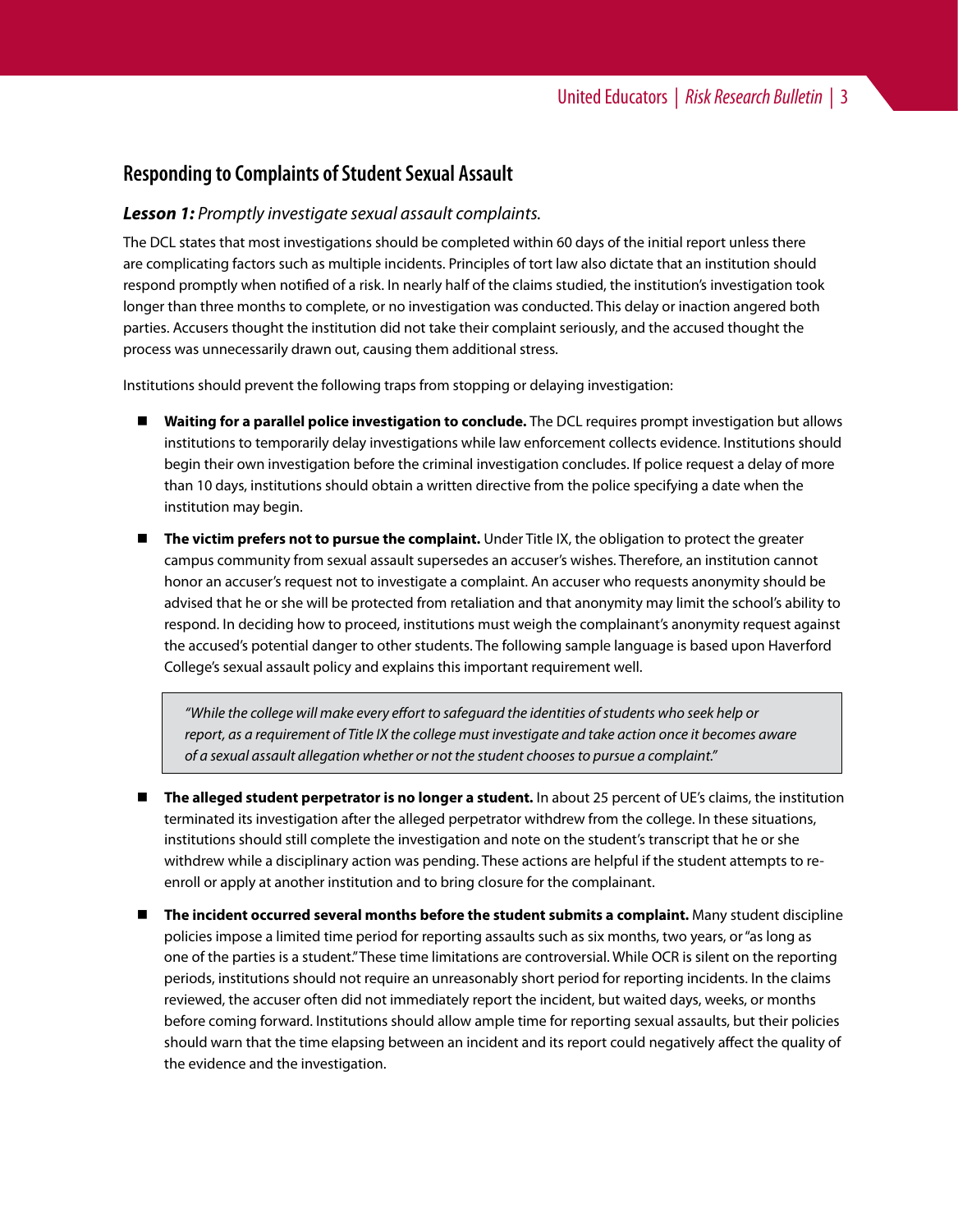## 4 | United Educators | *Risk Research Bulletin*

■ The parties want to resolve the matter informally. Before offering an informal resolution option<sup>2</sup>, an institution should investigate the underlying complaint. Consider this scenario based on a UE claim:

*A student reports an assault, and the college (without investigating) offers to resolve the matter informally. The student agrees and, through the informal resolution process, reaches an agreement with the accused. After a few months, the accusing student tells her parents about the assault. Angry, the parents file a complaint with OCR. OCR investigates and tells the institution that it must investigate the underlying complaint. The accused student tells the institution that if it re-opens the matter to investigate, he will sue for breaching the terms of the resolution agreement.*

Failure to conduct an investigation forced the institution to breach the terms of its resolution agreement. An investigation is also important for determining whether an informal resolution is appropriate. For example, if the institution's investigation reveals that the accused student was the subject of a prior sexual assault complaint or that he has assaulted others, informal resolution is not a good option.

## *Lesson 2: Clearly understand how local police, campus security, and student discipline will coordinate response to sexual assaults.*

Many claims indicated slow or poor coordination between local police and the institution's representatives. As a result, complaints were not resolved in a timely manner. Accusers were not informed about the status of their complaints or the entity—local police, campus security, or student discipline—handling it. To avoid these problems, consider the following actions:

- **Draft or update a memorandum of understanding (MOU) between local law enforcement and the institution addressing:**
	- Which law enforcement body has jurisdiction for investigating crimes occurring on campus and off campus on property owned or not owned by the institution
	- How local law enforcement will inform the institution about reports it receives involving students, faculty, and staff
	- Who from the institution will act as liaison with local law enforcement and vice versa
	- How local law enforcement will keep the institution informed of investigations involving students, faculty, and staff
	- The general timeframe needed by local law enforcement to conduct a sexual assault investigation, such as three days, 10 days, or more
- **Ensure representatives from student discipline, campus security, and local police communicate regularly.** On a quarterly or at least an annual basis, institutional representatives should meet with local law enforcement to discuss any coordination issues and review the terms of the MOU. Large institutions with numerous reports may need more frequent meetings.
- **Keep the parties informed.** The DCL requires that institutions give periodic status updates to the parties. In UE's claims, failure to communicate often fueled the parties' anger against the institution.

<sup>2</sup> While OCR does not consider traditional face-to-face mediation appropriate for resolving sexual assault complaints, OCR has recognized that other types of informal resolution, such as "shuttle diplomacy," may be appropriate.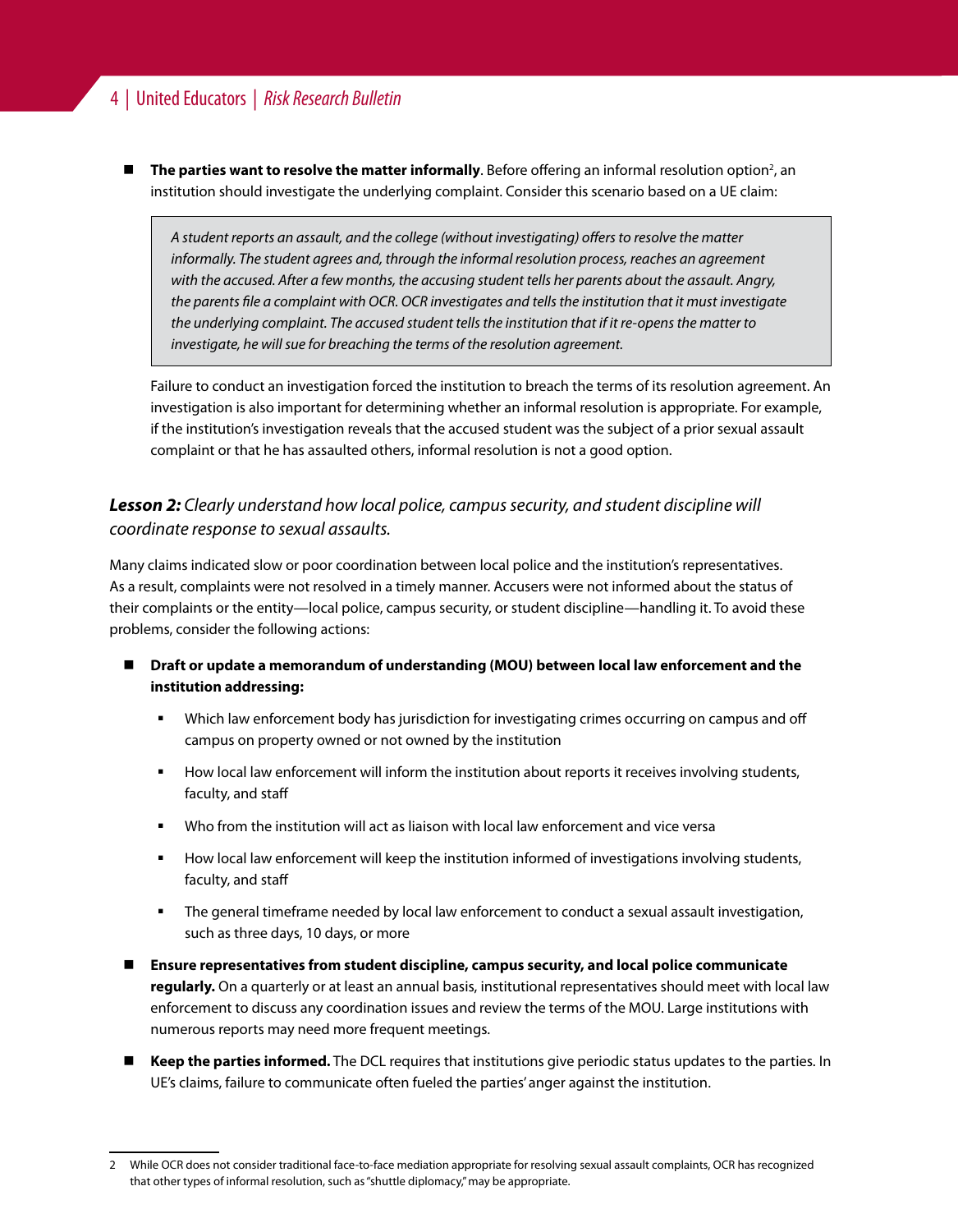## *Lesson 3: Document the institution's initial meeting with the victim.*

Following report of an assault, accusers often had a different recollection than the institution about what was discussed and decided. During this first meeting, accusers were often emotional, which can affect memory, cause confusion about rights and resources available, and create ambivalence about filing a complaint.

For these reasons, UE recommends that institutions follow the initial meeting with a letter to the complainant that summarizes the options and resources provided to the student. Institutions should request a signed acknowledgment of receipt as well as a written statement indicating the course of action the student wishes to pursue. Institutions may also consider sending a later email repeating the information from the letter and asking whether the student has further questions or needs assistance. This provides documentation to:

- Victims regarding their available rights and resources.
- Victims' parents wanting to know what the institution has done in response to their child's reported assault.
- The institution by providing a record, in the event of litigation, of what it discussed with the victim.
- The institution for complying with OCR's Title IX regulations. OCR requires that when a student reports an assault, a school must apprise them of:
	- The institution's investigation process, including the importance of treating both parties equitably
	- The institution's formal and informal resolution procedures, making clear that students are not required to work out issues directly with each other and that mediation is not used in sexual assault cases
	- **The availability of on- or off-campus counseling services**
	- Possible academic accommodations
	- **F** The institution's prohibition against and the steps it will take to protect complainants from retaliation

#### *Lesson 4: Refrain from concluding whether an assault occurred in an investigator's report.*

In a few claims, the investigator concluded in a written report whether an assault occurred. These conclusions drove claims when the college's hearing panel reached a different decision. Even when a hearing committee agrees with the investigator's conclusions, litigants can attack the investigator's report for unduly influencing the panel's decision. For these reasons, institutions should require that investigators stick to the facts and not opine about whether an assault occurred. Rather, an investigative report should highlight the strengths and weaknesses of a complaint and determine if there is enough evidence to proceed with a hearing. To manage expectations, institutions should present their investigate reports using language such as:

*"This report outlines the facts based upon the evidence gathered during the investigation. Additional facts may be developed prior to or during the hearing of this case. The decision to grant a hearing does not compel a particular finding by the Board nor does it suggest that the evidentiary burden will be met."*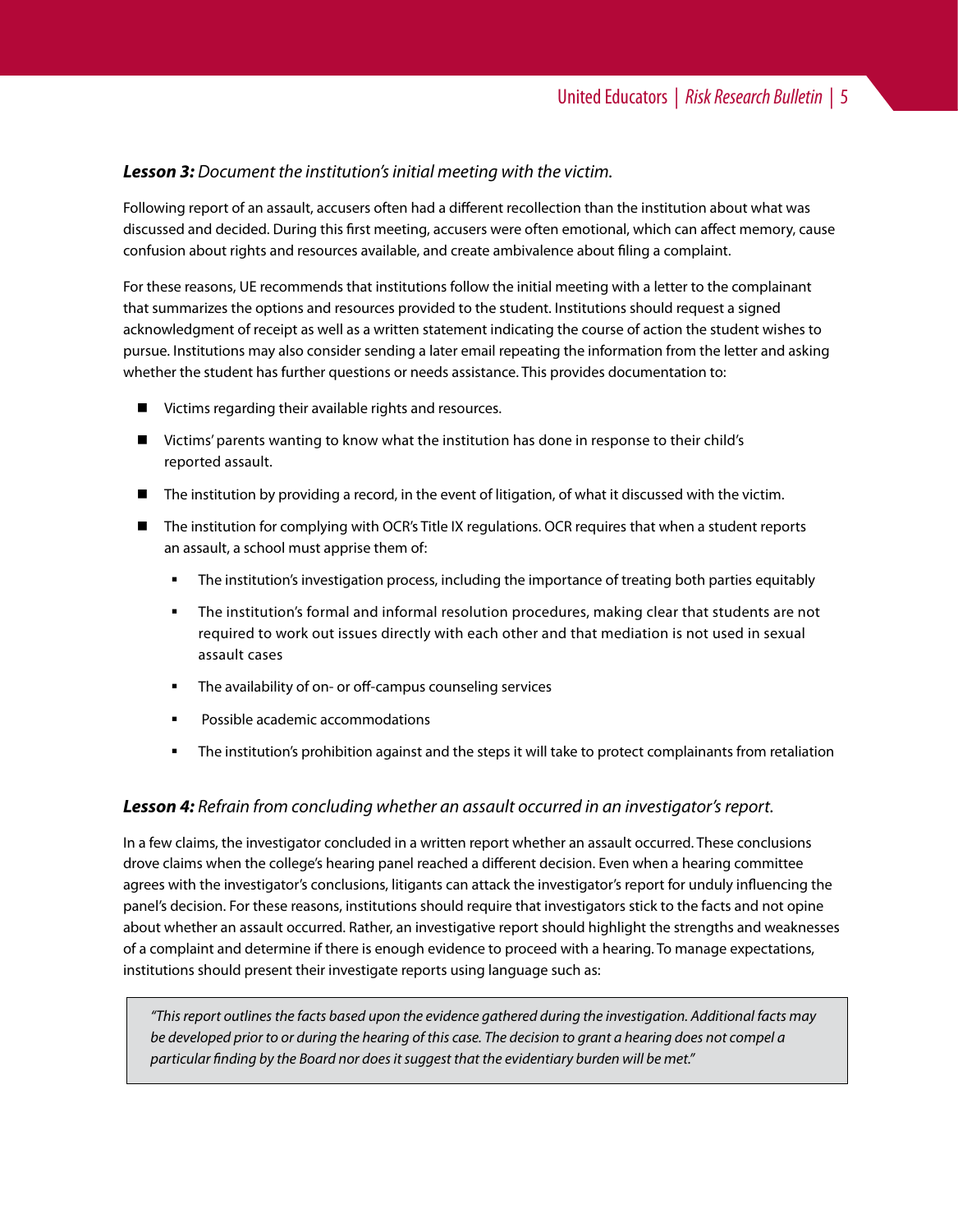## **Administering the Disciplinary Process**

*Lesson 5: Provide the accuser and the accused each with an institutional liaison to navigate the disciplinary process.*

While most institutions provide resources and support to students alleging sexual assault, many do not provide similar resources to accused students. One-third of the claims brought by the accused alleged the institution provided them with unequal support. Accused students felt the lack of support showed institutional bias and a presumption of guilt. UE recommends that institutions provide each party with a trained liaison familiar with the institution's process and code of conduct. Liaisons explain the process, arrange for academic or other accommodations, explain a case's strengths and weaknesses, ease anxieties, and show the parties that the college is committed to a fair process.

## *Lesson 6: Carefully consider the role of lawyers in disciplinary hearings.*

In the claims, institutions often banned lawyers from their disciplinary hearings. Due to the quasi-judicial nature of these hearings and the high stakes of their decisions, these bans upset the parties—particularly the accused. UE recommends that institutions clarify that disciplinary hearings are an informal process for determining whether a student has violated the college's discipline code. These hearings are not adversarial and not akin to court proceedings. For example, The Rhode Island School of Design's student code of conduct uses the following language:

*"The Code is neither a criminal nor a civil code and does not operate like one. Our expectations for our fellow community members are for a significantly higher standard of conduct than the bare minimum prescribed by law…Because the purposes of the Code are different from the purposes of law, the procedures by which the Code is implemented are, by design, more informal and less adversarial than those of a court…"* [www.risd.edu/Policies/Code\\_of\\_Student\\_Conduct/Purpose\\_Definitions](http://www.risd.edu/Policies/Code_of_Student_Conduct/Purpose_Definitions/)

As an alternative to banning lawyers from the discipline process, many institutions allow them to participate in a non-advocacy role. Lawyers are not allowed to cross-examine or speak on their client's behalf but can quietly advise them. If there is a concurrent criminal investigation, institutions *should allow* lawyers to participate in a non-advocacy role at hearings.

## *Lesson 7: Pay attention to how evidence is collected and permitted at hearings.*

In nearly half the claims, one party contested how evidence was gathered or what evidence was allowed at the disciplinary hearing. Usually, a party perceived that he or she was not allowed to present evidence that told his or her full side of the story or that the other party's evidence was treated differently. For example, some complained they were prohibited from presenting evidence about a prior sexual relationship or that their witnesses were required to wait much longer than the other party's witnesses before giving their testimony. To ensure the parties feel their evidence has been fairly and appropriately considered, consider these practices:

 **Select investigators and hearing officers with the "right" temperament.** When selecting investigators and hearing officers, *temperament is more important than academic qualifications*. Colleges should look for individuals who are nonjudgmental, good listeners, and well organized.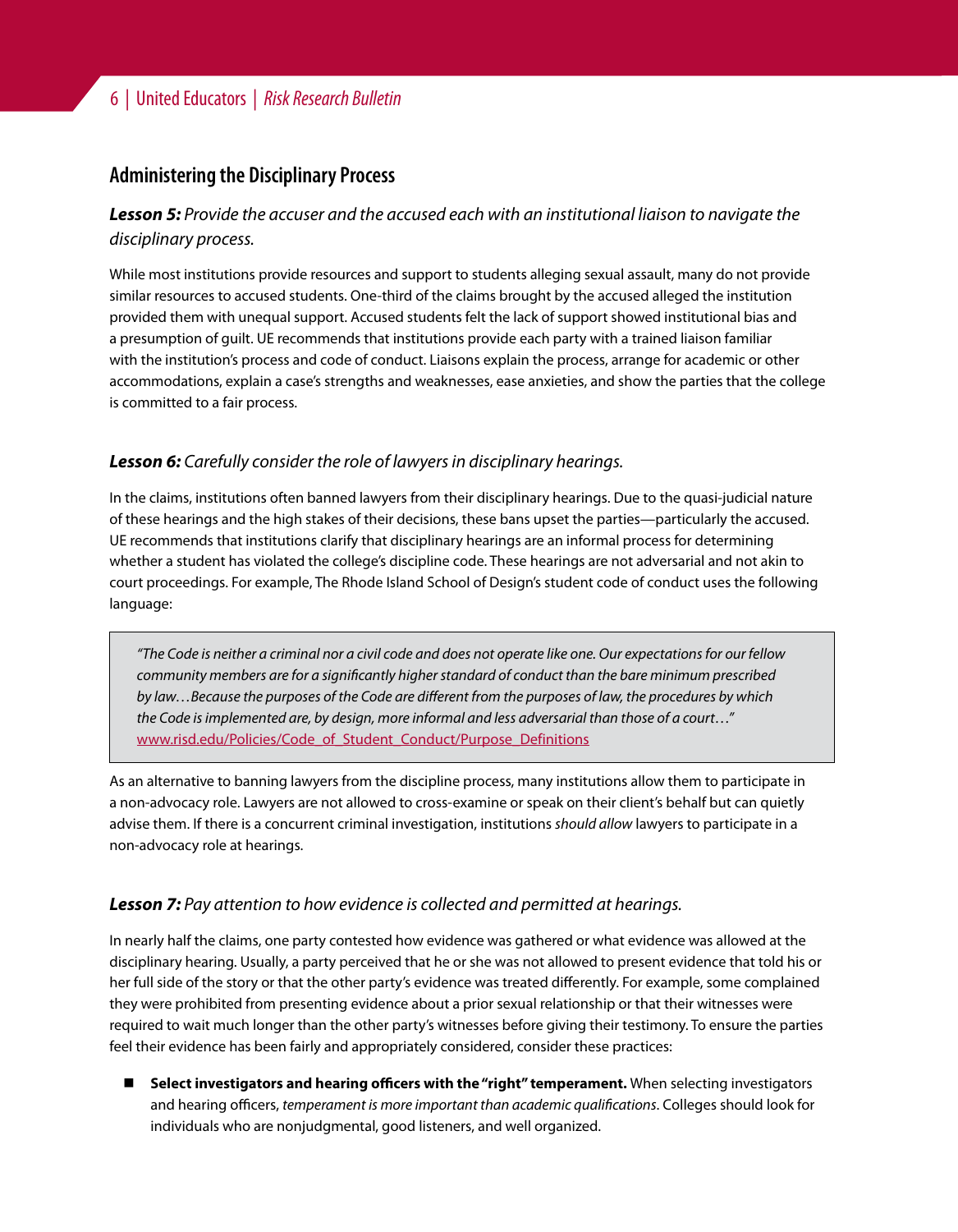- **Train investigators and hearing officers.** To ensure investigators and hearing officers remain fair and impartial, institutions should provide training, preferably from trainers who are not advocates. While advocates possess relevant expertise, their bias for a particular perspective can affect the real and perceived impartiality of the institution's hearing. For training, consider using:
	- Law enforcement or district attorneys who specialize in sexual assault cases
	- Outside counsel with experience investigating and handling sexual assault cases
	- National conferences addressing campus sexual assault
	- In-house experts, such as institution researchers who are studying the issues of alcohol or sexual violence

Additional training recommendations are contained in the [Resources](#page-9-0) section.

- **Provide equal access to each party's evidence.** OCR requires that, prior to the hearing, both parties have the same rights to obtain timely access to information that will be used at the hearing, such as each other's written statements. Similarly, during the hearing, the parties should have the same rights to present evidence and witnesses, including character witnesses.
- **Do not unreasonably restrict evidence.** Institutions should use the following guidelines for allowing evidence:
	- **Institutions should look for ways to allow the parties to feel heard and err on the side of allowing** rather than excluding information. For example, if a party or his or her parents want to submit a written statement, allow this if a copy of the statement is provided to both sides.
	- In the institution's code of conduct, use broad language that gives the institution flexibility on what evidence to allow. The following excerpt from Duke University's student conduct policy is a good example.

*"The hearing panel will decide what testimony, witnesses, or other information is relevant, and may exclude information or a witness that is deemed immaterial or irrelevant."* [www.studentaffairs.duke.edu/conduct/about/ucbhearings](http://www.studentaffairs.duke.edu/conduct/about/ucbhearings)

## *Lesson 8: Separate other punishable behavior of the perpetrator or the victim, such as alcohol or drug consumption, from the alleged sexual assault.*

As mentioned, UE's claims demonstrate that the majority of student sexual assaults occur in connection to other prohibited campus behavior, such as alcohol use. When a hearing combines charges for an assault with other misconduct, negative consequences can result. For example, it can inhibit an accuser from reporting, make it difficult for institutions to keep the issues separate, and cause the parties to believe the institution is biased against them. In 25 percent of claims studied, accusers and accused students felt their admission of guilt for other behavior affected the outcome of their sex assault case. OCR also recommends that institutions address other rule violations separately from a sexual violence allegation.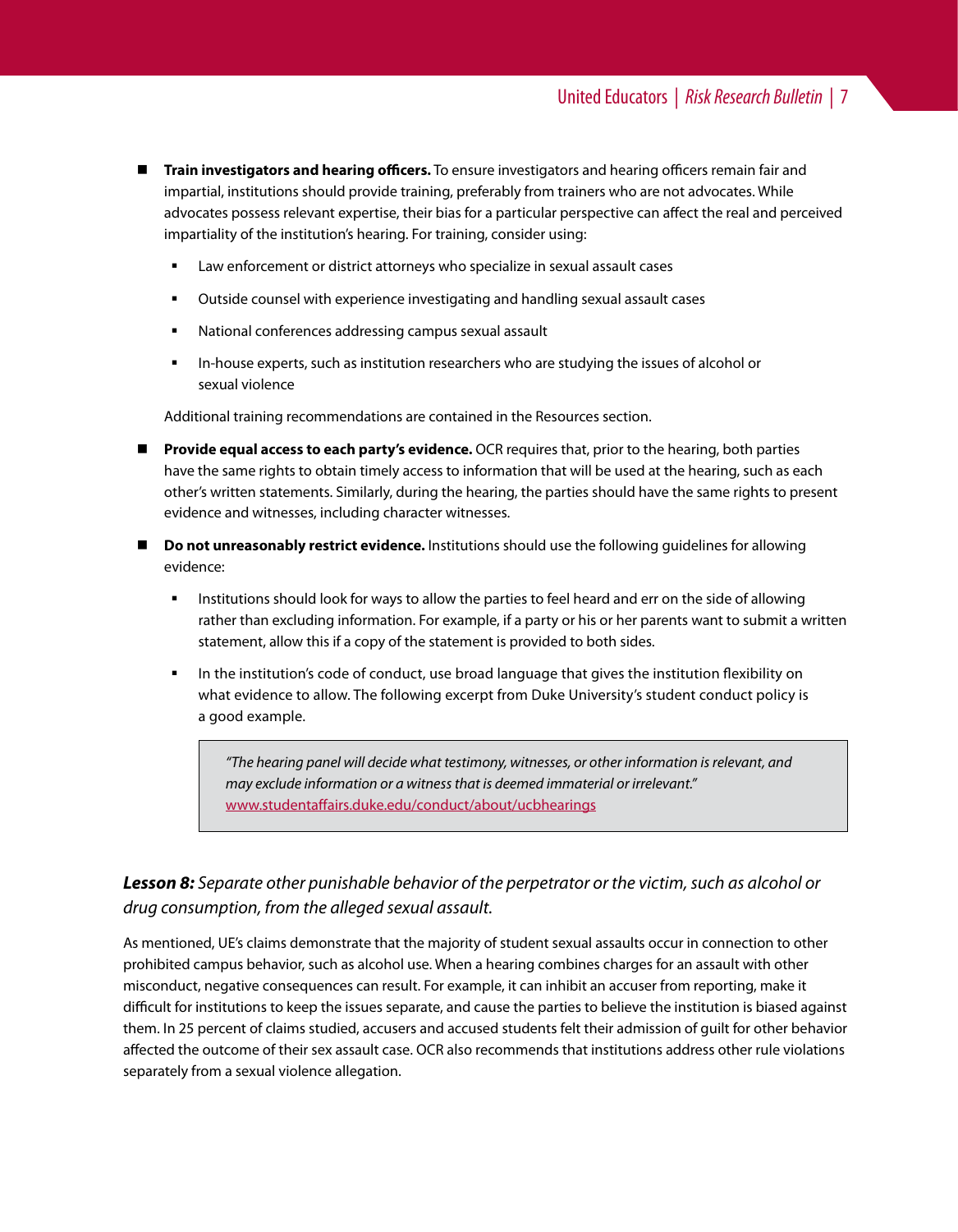To promote a fair hearing process for complaints of sexual assault, consider using one of these approaches:

- **E** Give immunity to both the accused and the accuser for drug and alcohol violations occurring in connection with an assault
- **Hold a separate hearing for related nonassault infractions of the student discipline code**

## *Lesson 9: Provide both parties with adequate time and information to prepare for a hearing.*

Complaints about the lack of advance notice of the hearing, evidence, and charges were made in 60 percent of claims initiated by the accused. In some cases, the institution gave as little as 12 hours' notice of an impending hearing while the majority gave about three days. Also, none of the code of conduct policies from UE's claims addressed whether the institution would provide advance notice of the evidence and charges.

While there is no legal standard, UE recommends that *institutions should strive to provide the accused and accuser with at least five days*' *notice of a discipline hearing and three days*' *notice of the evidence and charges*. Due to the serious nature of the charges and the potential penalty, the parties may need time to find and consult with a lawyer. Moreover, the parties will probably need time to understand the charges and the evidence and prepare their case. The parties may also want time for their parents to travel to the institution and provide them with moral support during the hearing.

## **Communicating With Others About Student Sexual Assault**

## *Lesson 10: Consider the role of parents when addressing student sexual assault.*

In more than half of the study's claims, parents were noted as a key factor. Parents complained that the institution did not notify them about the assault or keep them informed of the institution's response, react quickly enough to their child's reported assault, or consider the impact of the accusation on them or their child.

To incorporate parents in an institution's response, consider including information for parents about sexual assault in college policies, websites, and other communications. For example, institutions can state when parents will be notified of an assault involving their child and what parents should do if their child reports or is accused of assault.

In addition, institutions should address the issue of parental notification in the initial meetings with the accuser and accused. Document these discussions. While institutions do not need to encourage parents to attend hearings, they should allow attendance upon parent or student request. In UE's experience, parents become angry and suspicious when they believe the institution is keeping key information from them.

### *Lesson 11: Train students on the connection between alcohol and student sexual assault.*

Alcohol was a significant factor in nearly all of the claims studied. Student training programs should address the connection between alcohol and sexual assault. Institutions may also consider addressing other common factors from the claims, such as a student's age and mental health.

The following are examples of training on the alcohol and student sexual assault connection: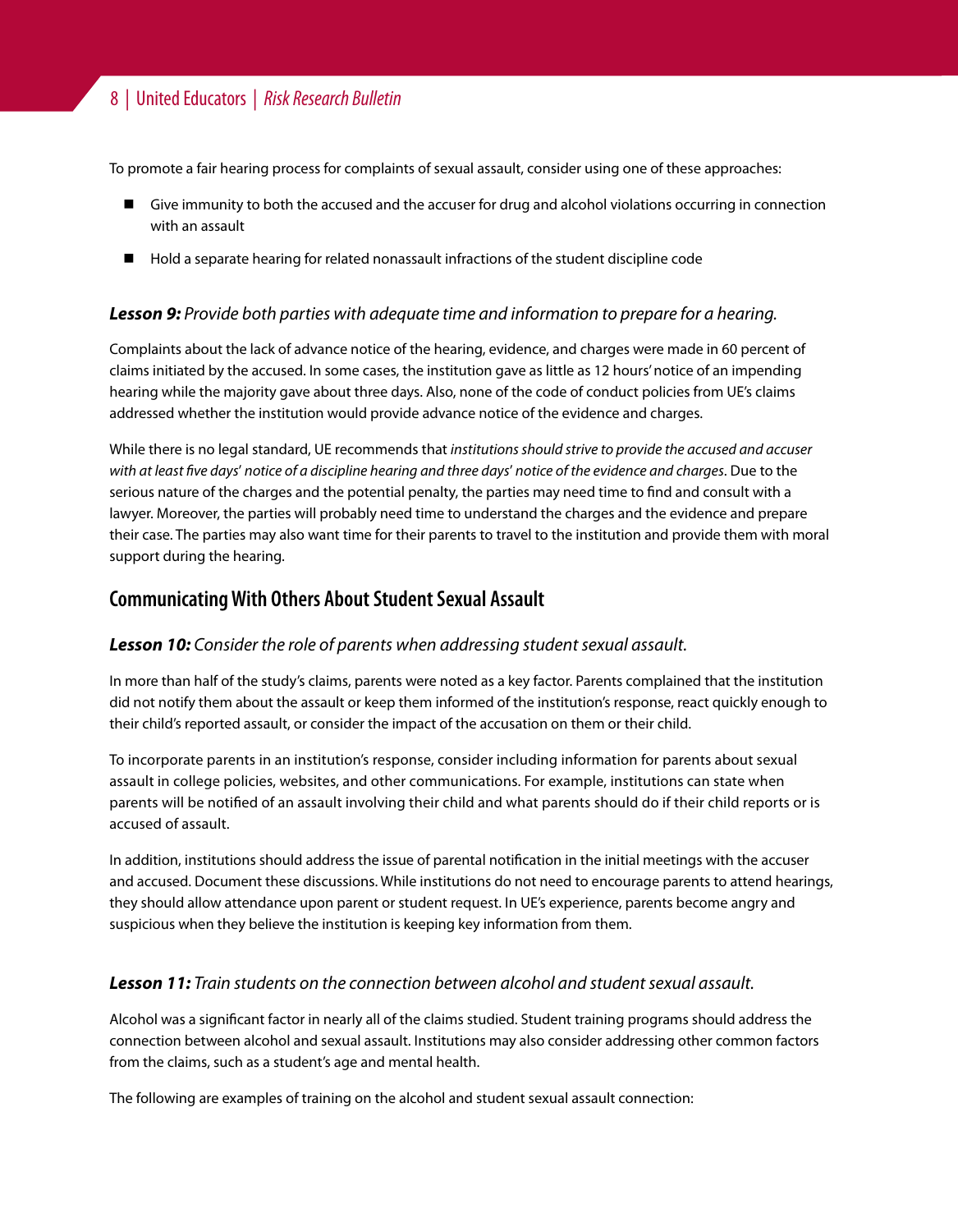- The University of Pacific conducts joint student education programs on alcohol and sexual misconduct that target populations known for high alcohol use, such as Greeks, athletes, and first-year students. [www.pacific.](http://www.pacific.edu/Campus-Life/Safety-and-Conduct/Student-Conduct/Sexual-Assault-Prevention-Program.html) [edu/Campus-Life/Safety-and-Conduct/Student-Conduct/Sexual-Assault-Prevention-Program.html](http://www.pacific.edu/Campus-Life/Safety-and-Conduct/Student-Conduct/Sexual-Assault-Prevention-Program.html)
- Boston University trains local bar owners about student sexual assault and how to identify situations that may lead to an assault. [www.bu.edu/today/2011/talking-about-alcohol-and-sexual-violence/](http://www.bu.edu/today/2011/talking-about-alcohol-and-sexual-violence/)
- Columbia University has created a list of tips to reduce a student's risk of becoming a perpetrator or victim of sexual assault when alcohol is involved. <http://health.columbia.edu/topics/violence/alcohol-sexual-assault>

*Lesson 12: Use a multidisciplinary team model to improve response to, and prevention of, student sexual assaults.*

A well-coordinated response to a student sexual assault involves several departments, such as the Title IX coordinator, dean of students, campus security, student discipline, counseling, and academics. Poor communication between these departments drove claims by leaving gaps in the institution's response. Consider this example:

*After being sexually assaulted, a student struggled academically for months. She decided to report the matter to the institution's Title IX coordinator. The student told the coordinator that she would like to pursue the matter criminally, too. The coordinator said she would pass along the report to police. A day after the student made the report, the institution placed her on academic probation, which upset her. The Title IX coordinator neglected to tell police about the assault.* 

To avoid similar communication problems, institutions should consider taking these steps:

- **Create or use an existing multidisciplinary team to coordinate resources for students reporting sexual assault.** Multidisciplinary teams facilitate timely communication and include varied, expert perspectives, increasing the likelihood that the college's actions will be prompt, thoughtful, and informed. Threat assessment or student behavioral concerns teams can serve as good models.
- Use an existing student behavioral concerns team to prevent sexual assaults. Many accused and accusing students in the claims were struggling or acting out prior to the assault. Some had attempted suicide, been hospitalized for intoxication, or been previously accused of a sexual assault. A college's behavioral concerns or threat assessment team typically strives to intervene with students displaying concerning behaviors and can play a role in preventing student sexual assault.

#### *Lesson 13: Develop a public relations strategy for student sexual assault.*

An alleged sexual assault can quickly develop into a communications crisis for a college. How an institution communicates to various audiences about an alleged assault significantly affects whether the parties involved feel fairly treated and the institution suffers any reputational damage. To ensure institutions are prepared, consider taking these steps *before* a sexual assault develops into communications crisis:

 **Create a team of key decision makers.** Effective communication in a crisis requires input from many campus departments. To streamline the process of gathering necessary input during a crisis, create a multidisciplinary team of campus representatives that includes the director of public affairs or communications, the head of campus law enforcement, the president, dean of students, general counsel, and head of IT.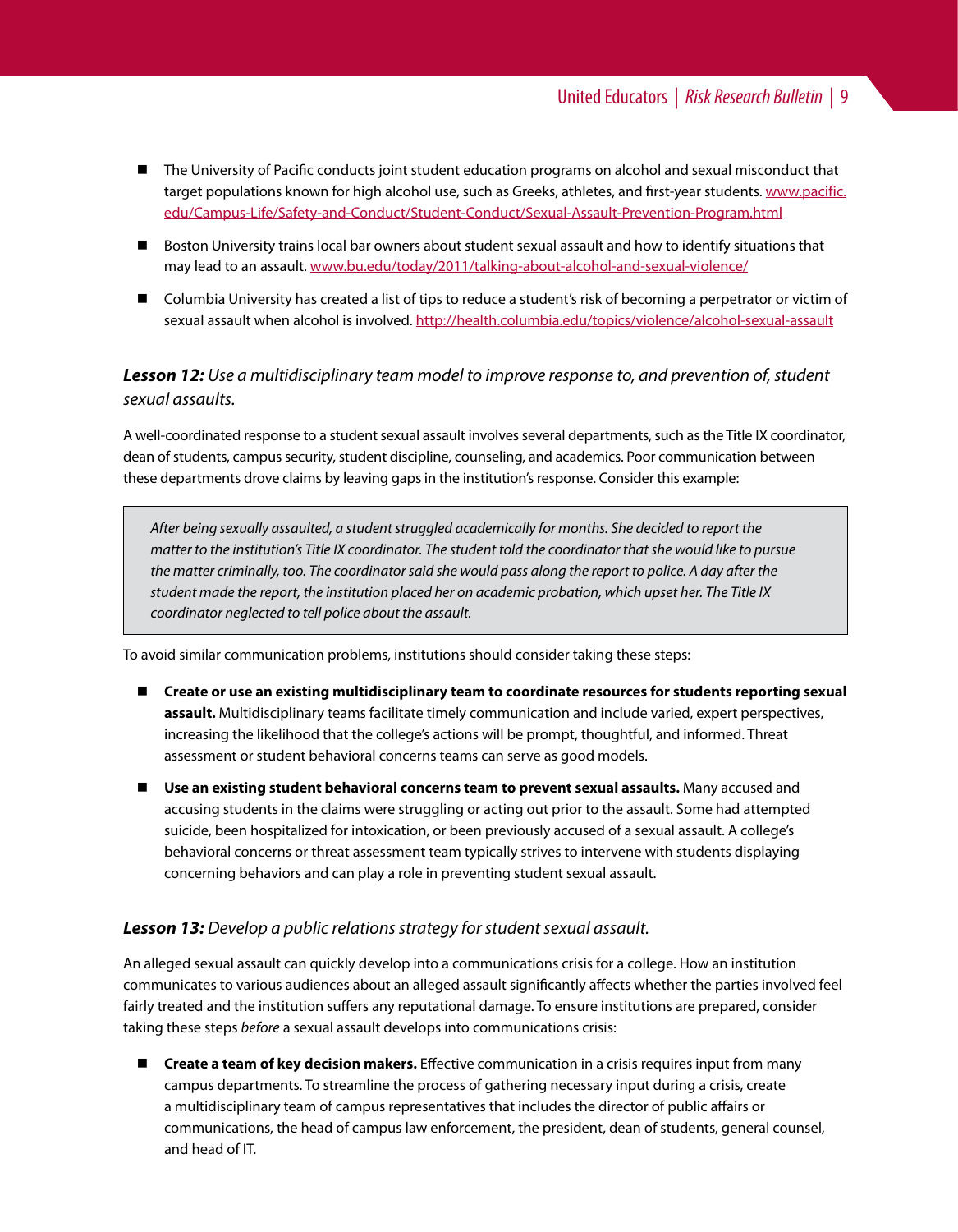## <span id="page-9-0"></span>10 | United Educators | *Risk Research Bulletin*

- **Develop messages that answer the questions likely to be posed during the crisis. If a campus sexual** assault receives media attention, institutions should try to anticipate questions they will be asked. Colleges should refrain from speculation and should instead emphasize that they take the allegations seriously and have a process to deal with the allegations.
- **Identify and train media spokespeople.** All individuals on an institution's communications team should receive media training from a reputable public relations firm or an in-house expert so they can effectively deliver the institution's key messages. Institutions should clearly identify and limit the number of spokespeople in a crisis to ensure a unified and consistent message.

## **Conclusion**

Student sexual assault combines higher education's most confounding issues, such as alcohol, mental health, and sexual violence. UE's claims show that institutions should not develop procedures unreasonably favoring the accuser or accused. Rather, from a safety, liability, and reputational perspective, institutions need to establish practices that assure a fair and impartial response to both parties.

## **Resources**

## **Title IX Training Resources**

#### ■ Margolis Healy and Associates

#### [www.margolis-healy.com/](http://www.margolis-healy.com/)

Margolis Healy is a consulting firm of nationally recognized experts who specialize in higher education safety issues, including sexual violence. Its training workshops have addressed the following areas of Title IX compliance: understanding the procedural rights of victims and alleged perpetrators, the Clery Act, the student judicial process, understanding the nature of violence against women in crimes on campuses, defining roles and confronting conflict among stakeholders, and conducting an investigation. The firm often collaborates with UE Select Counsel Jeff Nolan, who frequently consults and trains on legal aspects of Title IX.

#### **Gina Smith, Ballard Spahr**

#### [www.ballardspahr.com/people/attorneys/smith\\_gina.aspx](http://www.ballardspahr.com/people/attorneys/smith_gina.aspx)

Smith is a law firm partner and former Philadelphia district attorney who specializes in the investigation and prosecution of sex crimes and child abuse. She conducts training for various university constituencies, including sexual assault response teams, judicial hearing boards, and members of the campus community. Smith and her team also advise colleges and universities about sexual misconduct investigations and policies, changes in the law, and investigations into charges of sexual misconduct, including sexual violence.

#### **Kathryn Bender**

#### <http://triangleadr.com/meet-the-specialist/>

Bender is a lawyer with more than 25 years of experience practicing law, including serving as in-house counsel to a private university, attorney for a state university system, and serving on the Board of the National Association of College and University Attorneys. Bender conducts training for Title IX coordinators.

#### **Amy Foerster, Saul Ewing**

#### [www.saul.com/attorneys/bio.aspx?attId=765](http://www.saul.com/attorneys/bio.aspx?attId=765)

Foerster is a lawyer who co-chairs Saul Ewing's Higher Education Practice Group. Prior to joining the firm, she was a senior deputy attorney general with the Pennsylvania Office of Attorney General, where she defended the commonwealth against claims brought under Title IX.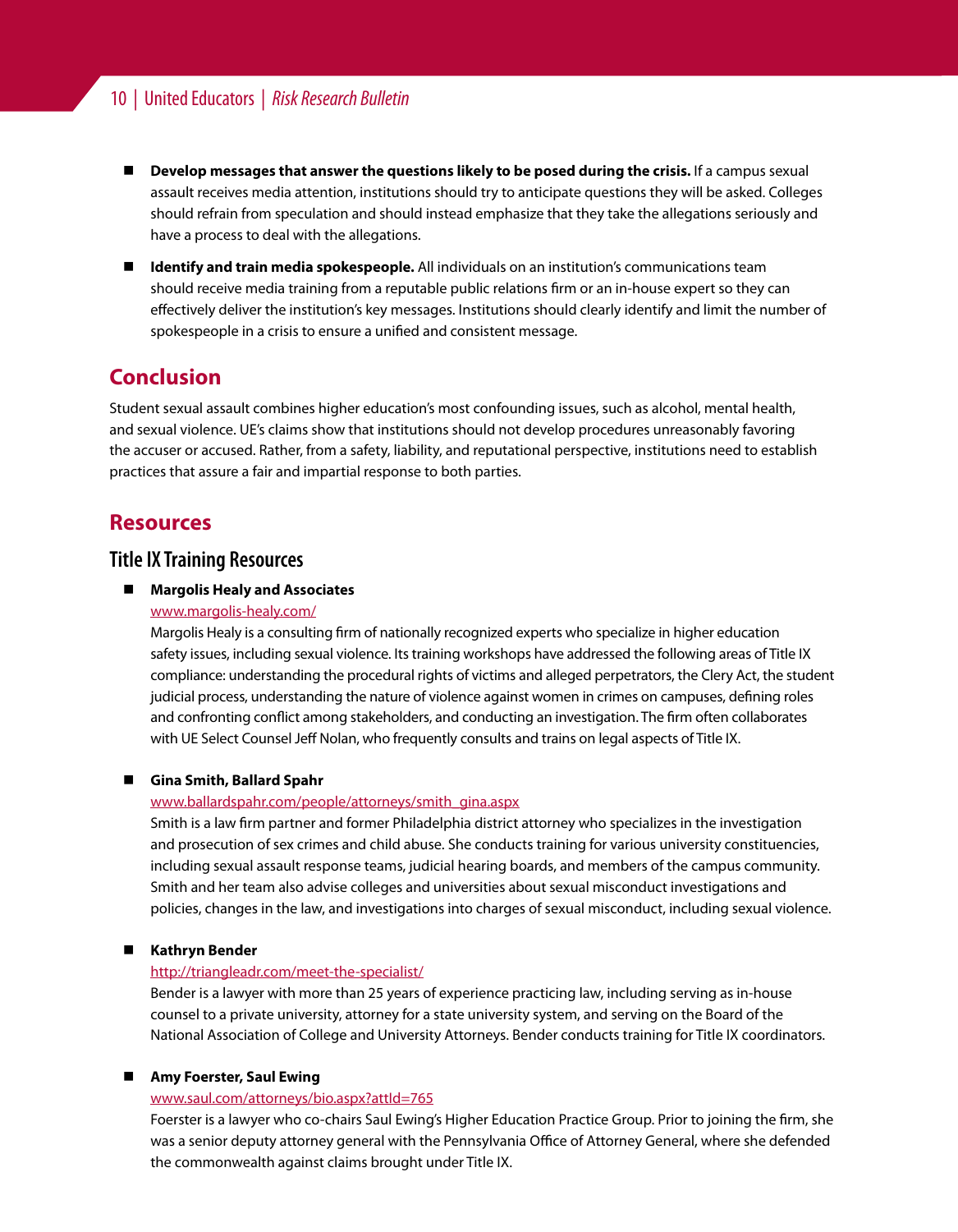#### **The Association of Student Conduct Administration**

#### [www.theasca.org/](http://www.theasca.org/)

The Association for Student Conduct Administration (ASCA) comprises professional educators responsible for administering standards of student conduct within colleges and universities. ASCA annually provides training programs for conduct administrators. The Donald D. Gehring Campus Judicial Affairs Training Institute provides training on basic judicial, mediation, and legal issues, and advanced training for more experienced conduct administrators*.*

## **United Educators Resources**

#### **"UE's Title IX Advisory Series 1-6", 2011.**

#### [www.ue.org/Learn/TitleIXAdvisory.aspx](https://www.ue.org/Learn/TitleIXAdvisory.aspx)

The advisory series breaks down the issues covered by OCR's "Dear Colleague" letter into six topics: FAQs about the DCL, requirements for Title IX coordinators, revising nondiscrimination policies and grievance procedures, responding to complaints and conducting investigations, conducting hearings in sexual assault and harassment cases, and required training and prevention measures. Each advisory summarizes the basic compliance requirements imposed by OCR and contains citations to helpful documents such as model institutional policies, OCR Title IX compliance reviews of colleges, and previous OCR guidance addressing Title IX and sexual harassment.

#### **"Checklist for Complying With OCR's 'Dear Colleague' Letter on Student Sexual Assault and Harassment."** *From the UE Toolbox***, 2011.**

[www.ue.org/Libraries/Shared\\_RML/Title\\_IX\\_Advisory\\_Checklist\\_for\\_Complying\\_With\\_OCR\\_s\\_Dear\\_](https://www.ue.org/Libraries/Shared_RML/Title_IX_Advisory_Checklist_for_Complying_With_OCR_s_Dear_Colleague_Letter.sflb.ashx) [Colleague\\_Letter.sflb.ashx](https://www.ue.org/Libraries/Shared_RML/Title_IX_Advisory_Checklist_for_Complying_With_OCR_s_Dear_Colleague_Letter.sflb.ashx)

This publication covers the topics that educational institutions should address when reviewing and revising their policies and practices on student sexual assault and harassment. Many items covered are specifically discussed in the DCL, while some are practices recommended by United Educators.

 **"Challenging Issues in Complying With Title IX on Student Sexual Assault and Harassment."**  *Webinar jointly sponsored by United Educators, the American Council on Education, College and University Personnel Administrators, and the National Association of College and University Attorneys***. November 2011.**

#### [www.ue.org/Learn/TitleIXAdvisory.aspx](https://www.ue.org/Learn/TitleIXAdvisory.aspx)

In this webinar archived and downloadable on UE's website, legal and student affairs experts addressed the major challenges colleges face in interpreting and implementing the DCL, lessons from studying UE's student sexual assault claims, and specific steps for institutions to take in complying with the DCL.

 **"A Guide to Developing a Campus Crisis Communications Plan."** *Risk Research Bulletin***, December 2009.**

www.ue.org/Libraries/Shared\_RML/Risk\_Research\_Bulletin\_Crisis\_Communications -- 12-09.sflb.ashx This publication highlights the key steps an institution should take in creating an effective crisis communications plan. For example, it identifies how to set objectives to guide an institution's crisis response, the types of crisis likely to occur on a campus, and the best communication modes for reaching key campus constituencies.